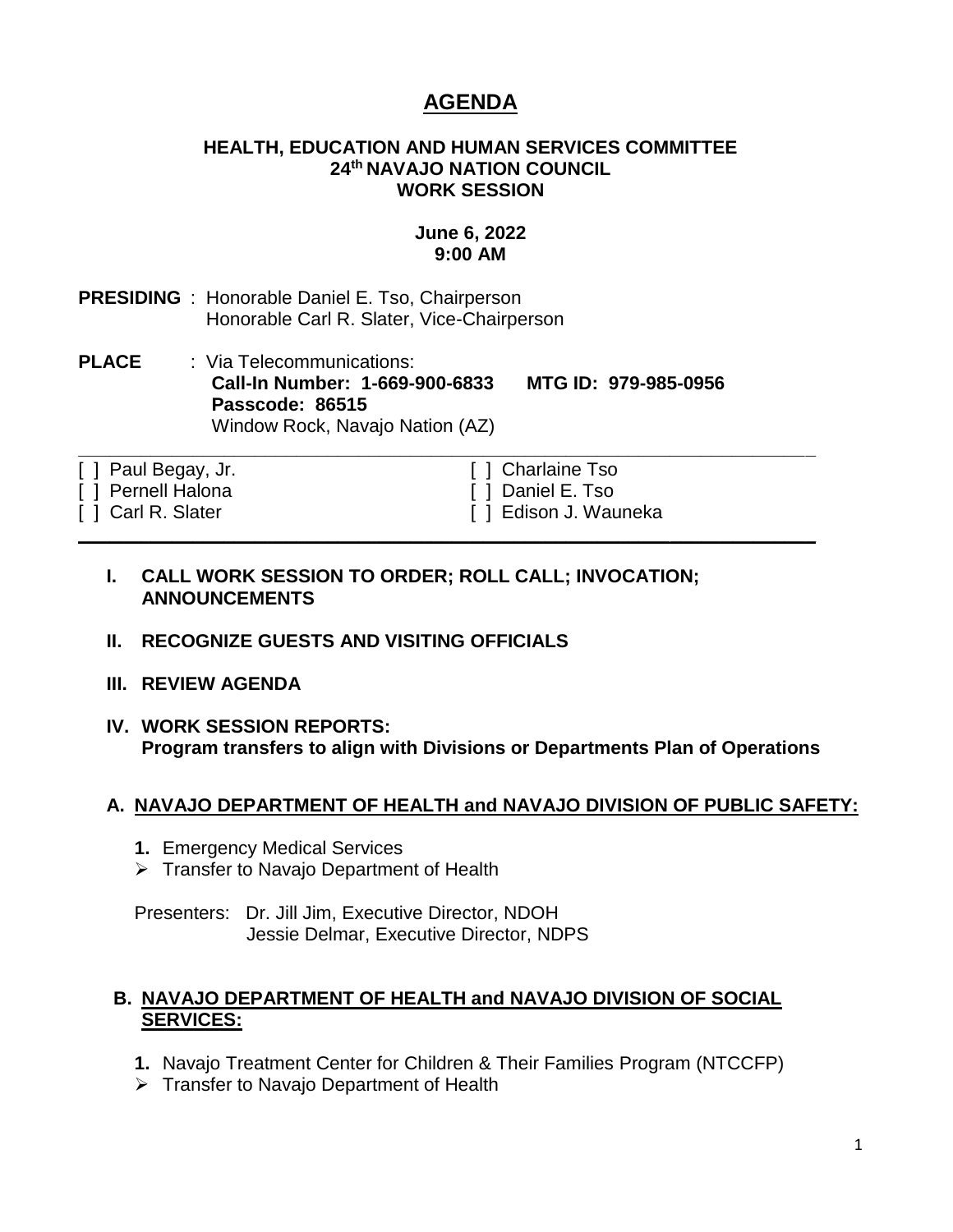Presenters: Dr. Jill Jim, Executive Director, NDOH Deannah Neswood-Gishey, Executive Director, NDSS

## **C. DIVISION OF SOCIAL SERVICES:**

**Current financial viability of the following Division of Social Services (DSS) Departments and Programs.**

**1. Department of Family Services (DFS):** Proposed transfer of the Developmental Disabilities Program (DDP) to the Department of Family Services.

*Available for Questions:* Regina Yazzie, Department Manager III, DFS Freida White, Program Manager I, DDP

**2. Department for Self Reliance:** Proposed transfer of the Navajo Family Assistance Services from the Department for Self Reliance to become a stand-alone program.

*Available for Questions:* Roxanne Gorman, Department Manager III, DSR

**3. Navajo Family Assistance Services (NFAS):** Proposed establishment of the NFAS as a stand-alone program.

*Available for Questions:* Raeann Metteba, Senior Programs & Projects Specialist, NFAS

- **4. DSS Federal Contracts:** Reverted funds to the federal government covering the previous five (5) years, including the 638 contracts not fully used to benefit the Navajo Nation.
- $\triangleright$  Federal fund reversion from FY 01/01/2016 to FY 12/31/2021
- ➢ Recommendation(s) to comprehensively streamline excess and/or unspent financial balances.
- ➢ Initiatives to disperse contract and grant funds in a timely manner.
- $\triangleright$  Update on the Tri-State agreement renegotiations with NM, AZ and NN.
- *Available for Questions:* Brenda Tsosie, Principal Accountant, Office of the Executive **Director**